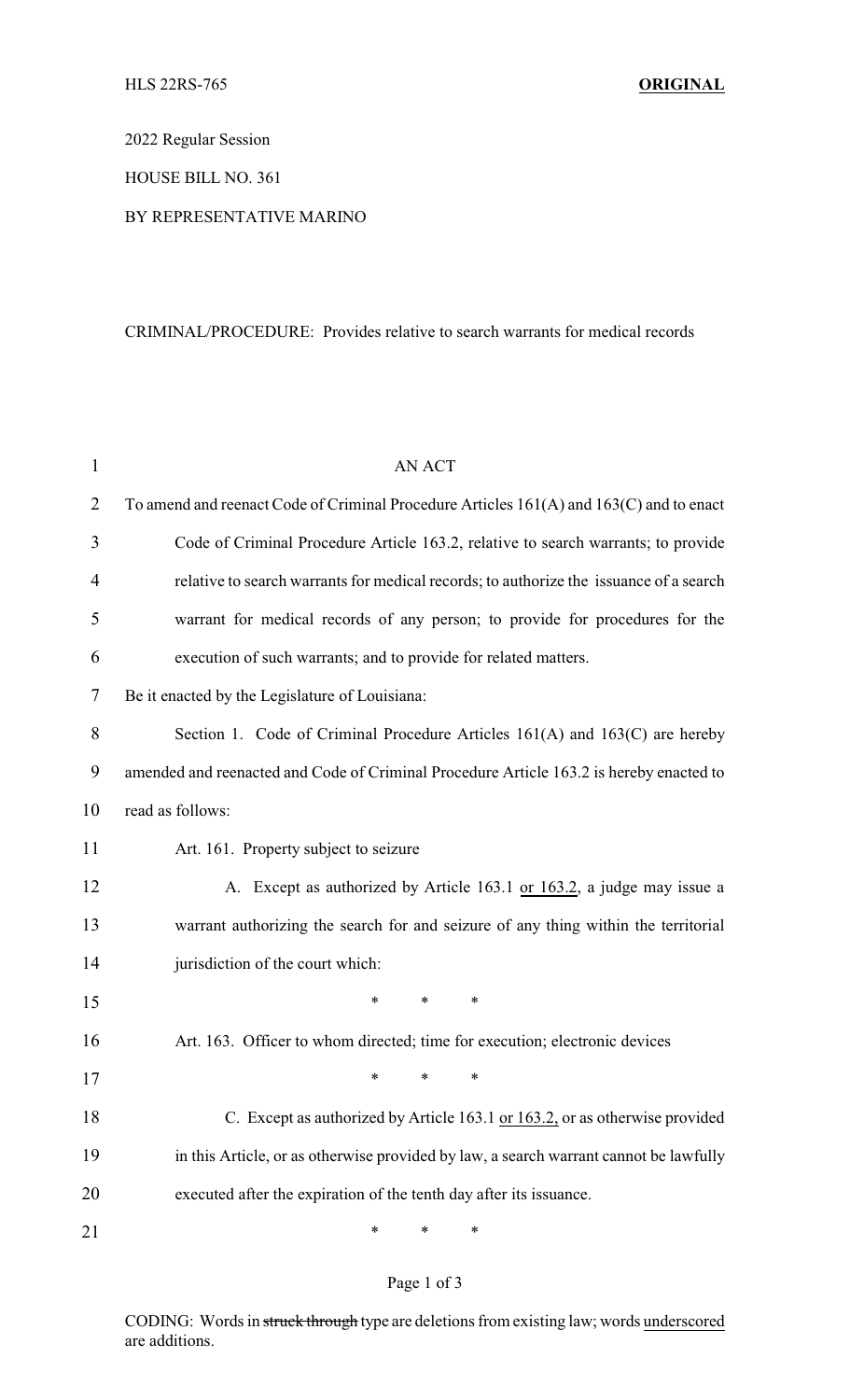| $\mathbf{1}$   | Art. 163.2. Search warrant for medical records                                             |
|----------------|--------------------------------------------------------------------------------------------|
| $\overline{2}$ | A. A judge may issue a search warrant authorizing the search for and seizure               |
| 3              | of the medical records of any person.                                                      |
| $\overline{4}$ | B. The warrant may be issued by a judge of either the court of territorial                 |
| 5              | jurisdiction where the investigation for the medical records is being conducted or the     |
| 6              | court of territorial jurisdiction where the custodian of the medical records may be        |
| 7              | found. The warrant may be executed in any place the medical records may be found           |
| 8              | and shall be directed to any peace officer who shall obtain and distribute the medical     |
| 9              | records as directed in the warrant.                                                        |
| 10             | C. A warrant issued pursuant to this Article remains in effect for one                     |
| 11             | hundred eighty days after its issuance.                                                    |
| 12             | D.(1) Any examination of any medical records seized pursuant to the                        |
| 13             | provisions of this Article shall be at the direction of the attorney general, the district |
| 14             | attorney, or the investigating agency.                                                     |
| 15             | Notwithstanding any other provision of law to the contrary, any<br>(2)                     |
| 16             | examination of the medical records may be conducted at any time before or during           |
| 17             | the pendency of any criminal proceeding in which the medical records may be used           |
| 18             | as evidence.                                                                               |

## DIGEST

The digest printed below was prepared by House Legislative Services. It constitutes no part of the legislative instrument. The keyword, one-liner, abstract, and digest do not constitute part of the law or proof or indicia of legislative intent. [R.S. 1:13(B) and 24:177(E)]

| HB 361 Original<br>2022 Regular Session | Marino |
|-----------------------------------------|--------|
|-----------------------------------------|--------|

**Abstract:** Provides relative to the search for and seizure of medical records.

Present law (C.Cr.P. Art. 161) authorizes a judge, except as provided in present law, to issue a warrant authorizing the search for and seizure of anything within the territorial jurisdiction of the court which:

- (1) Has been the subject of theft.
- (2) Is intended for use or has been used as a means of committing an offense.
- (3) May constitute evidence tending to prove the commission of an offense.